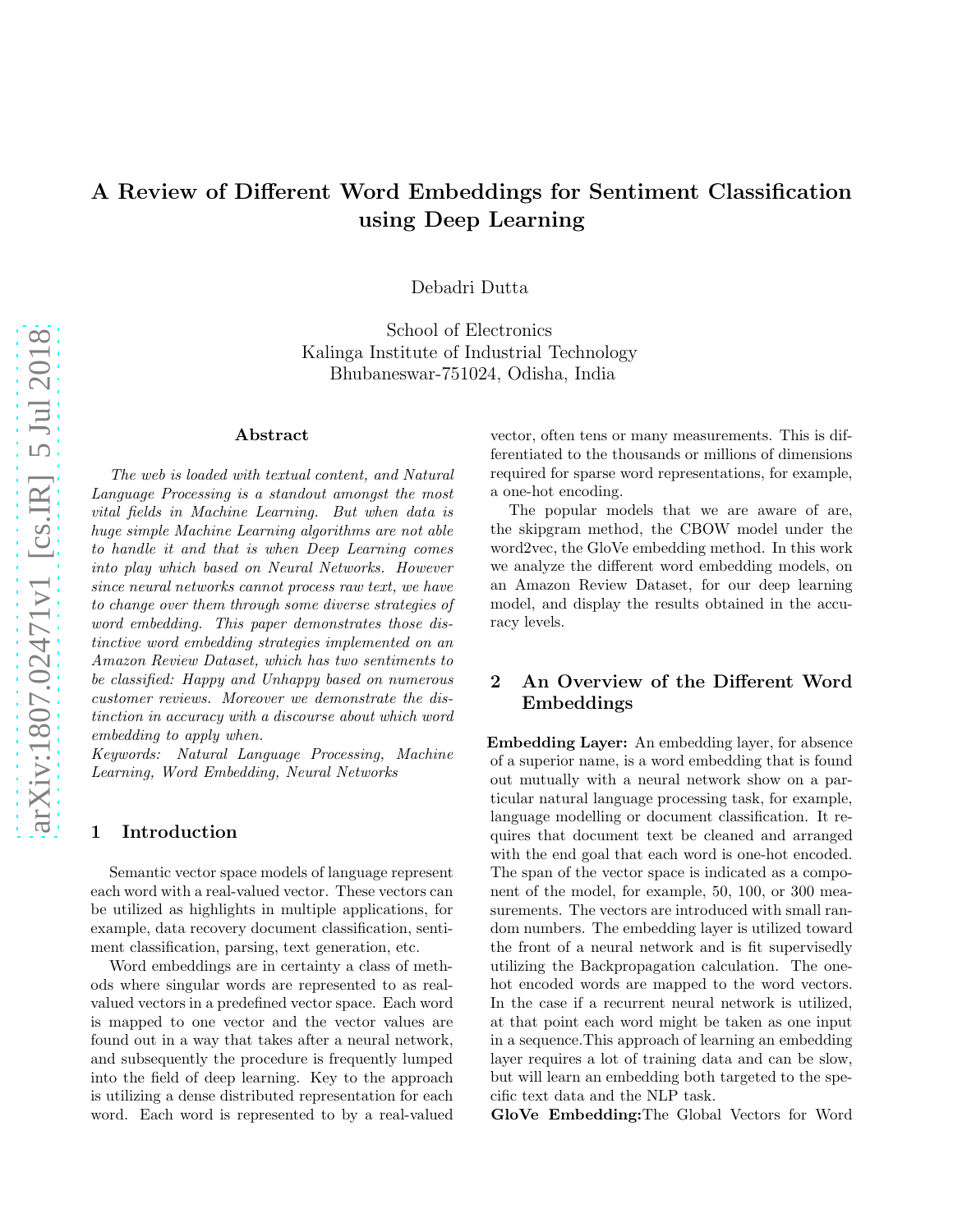Representation, or GloVe, calculation is an augmentation to the word2vec strategy for effectively learning word vectors, created by Pennington, et al. at Stanford. Classical vector space models portrayals of words were produced utilizing matrix factorization strategies, for example, Latent Semantic Analysis (LSA) that complete a great job of utilizing global text statistics yet are not in the same class as the educated techniques like word2vec at catching importance and exhibiting it on undertakings like figuring analogies. GloVe is an approach to marry both the worldwide measurements of matrix factorization procedures like LSA with the local context-based learning in word2vec. As opposed to utilizing a window to characterize nearby setting, GloVe builds an express word-context or word co-occurence matrix utilizing statistics over the entire text corpus. The outcome is a learning model that may bring about for the most part better word embeddings.

Word2Vec: Word2Vec is a statistical method for efficiently learning a standalone word embedding from a text corpus. In the year 2013, Tomas Mikolov, et al. whle working in Google came up with a solution to make embedding training more efficient with pretrained word embedding. It deals with mainly two processes:

- i) Continuous Skip-Gram Model
- ii) Continuous Bag-of-Words Model or CBOW

However here, in this case I have worked only with the CBOW Model.

#### Difference b/w word2vec & GloVe Embedding:

The essential distinction amongst word2vec and GloVe embedding is that, word2vec is a "predictive" model though GloVe embedding is a "count-based" model. Predictive models take in their vectors so as to enhance their predictive capacity of Loss(target word — setting words; Vectors), i.e. the loss of predicting the target words from the context words given the vector representations. In word2vec, this is given a role as a feed-forward neural system and streamlined all things considered utilizing SGD, and so on.

Count-based models take in their vectors by basically doing dimensionality reduction on the cooccurrence counts matrix. They first build an extensive network of (words x context) co-occurrence information, i.e. for each "word" (the lines), you count how as often as possible we see this word in some "specific circumstance" (the columns) in a vast corpus. The number of "contexts" is obviously extensive, since it is basically combinatorial in estimate. So then they factorize this matrix to yield a lower-dimensional (word x highlights) matrix, where each row currently yields a vector representation for each word. All in all, this is finished by limiting a "reconstruction loss" which attempts to discover the lower-dimensional representations which can clarify the greater part of the variance in the high-dimensional information. In the particular instance of GloVe, the count matrix is preprocessed by normalizing the counts and log-smoothing them. This ends up being a good thing as far as the quality of the learned representations.

### 3 Results and Conclusions

The methods were implemented on an Amazon Review Dataset,which had almost 1 million words and 0.72 million sentences posted by the Customers. There were two sentiments to be classified: Happy and Unhappy. For each method, the dataset was divided into 70% train data and 30% test data and the training was done with only 2 epochs on CPU. However, for each case it took almost 3-4 hours on an average for each epoch to complete.

#### Embedding without pre-trained weights:

The output vectors are not processed from the input information utilizing any mathematical function. Rather, each information number is utilized as the index to get to a table that contains every possible vector. That is the motivation behind why you have to indicate the size of the vocabulary as the primary contention.

| Embedding $w/o$ pre-trained weights |                |                |  |
|-------------------------------------|----------------|----------------|--|
| Epoch No.                           | $Accuracy(\%)$ | Validation     |  |
|                                     |                | $Accuracy(\%)$ |  |
|                                     | 94.33          | 94.64          |  |
|                                     | 97.60          | 95.40          |  |

#### GloVe Embedding:

The insights of word events in a corpus is the essential wellspring of data accessible to all unsupervised techniques for learning word representations, furthermore, albeit numerous such techniques presently exist, the inquiry still stays with respect to how meaning is produced from these measurements, and how the subsequent word vectors may speak to that significance. We utilize our bits of knowledge to develop another model for word portrayal which we call GloVe, for Global Vectors, in light of the fact that the global corpus insights are caught straightforwardly by the model.